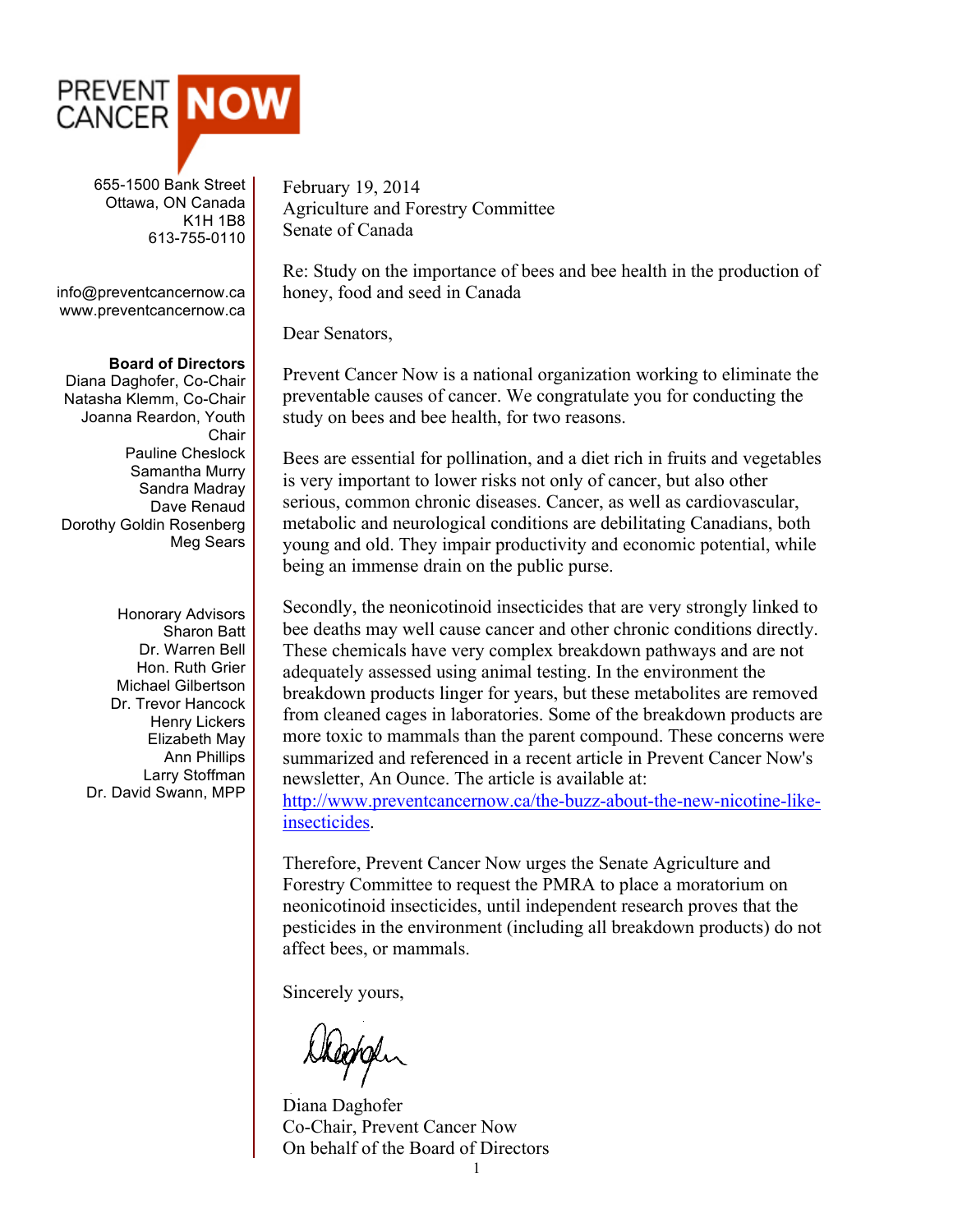## **The Buzz about the "new nicotine-like" insecticides**

*An Ounce*, Prevent Cancer Now newsletter, Winter 2014. http://www.preventcancernow.ca/the-buzz-about-the-new-nicotine-likeinsecticides

## *By Meg Sears PhD*

To minimize risks of cancer and other chronic diseases, a healthy diet includes lots of fruits and vegetables. Growing many of these foods requires pollination by bees, but bees are dying *en masse* – this is called "colony collapse." Top of the list of suspect causes is a group of chemicals known as neonicotinoid (literally "new, nicotine-like") **insecticides** 

These pesticides coat many seeds sold to farmers (e.g. corn and soy), and are sprayed against insects such as potato beetles and orchard pests. In some jurisdictions they may even be applied to turf to kill grubs.

Prevent Cancer Now spread the word of the request for comments from Canada's Pest Management Regulatory Agency (PMRA); in the interim the PMRA proposed that the risks are manageable. In contrast, the European Union found strong grounds to limit use of neonicotinoids, and has instituted a moratorium.

Canadian beekeepers, such as those in Ontario, see ample evidence that these insecticides kill bees. Neonicotinoids don't stay in one place – they are mobile in the environment, and pollinators ingest the pesticide from pollen and water. Henk Tennekes and Pierre Mineau, have demonstrated falling insect and associated bird populations with current use of neonicotinoids in Europe and North America respectively.

Neonicotinoids degrade very slowly (breakdown products persist for years), and thus are continually building up in the environment, with some breakdown products even more toxic than the original chemical. Breakdown is very complex, as illustrated by Bayer's information on imidacloprid. According to the US National Toxicology Program summary, the breakdown product, 2-chloropyridine, has no known environmental breakdown pathway, is very stable, is mutagenic, and has the characteristics of a carcinogen. Every molecule of the pesticide creates a molecule of 2-chloropyridine.

High levels of infections in some "collapsed colonies" have clouded evidence that neonicotinoids cause bee deaths; however recent research shows that these are connected. Honey bees exposed to a common neonicotinoid insecticide had impaired immunity and higher pathogenic viral replication, making them more susceptible to infection.

**Will we save our bees?** The scientists and bee-keepers are pitted against pesticide lobbyists for the hearts and minds of Canada's regulators. Croplife, the chief pesticide lobbying group, just recruited